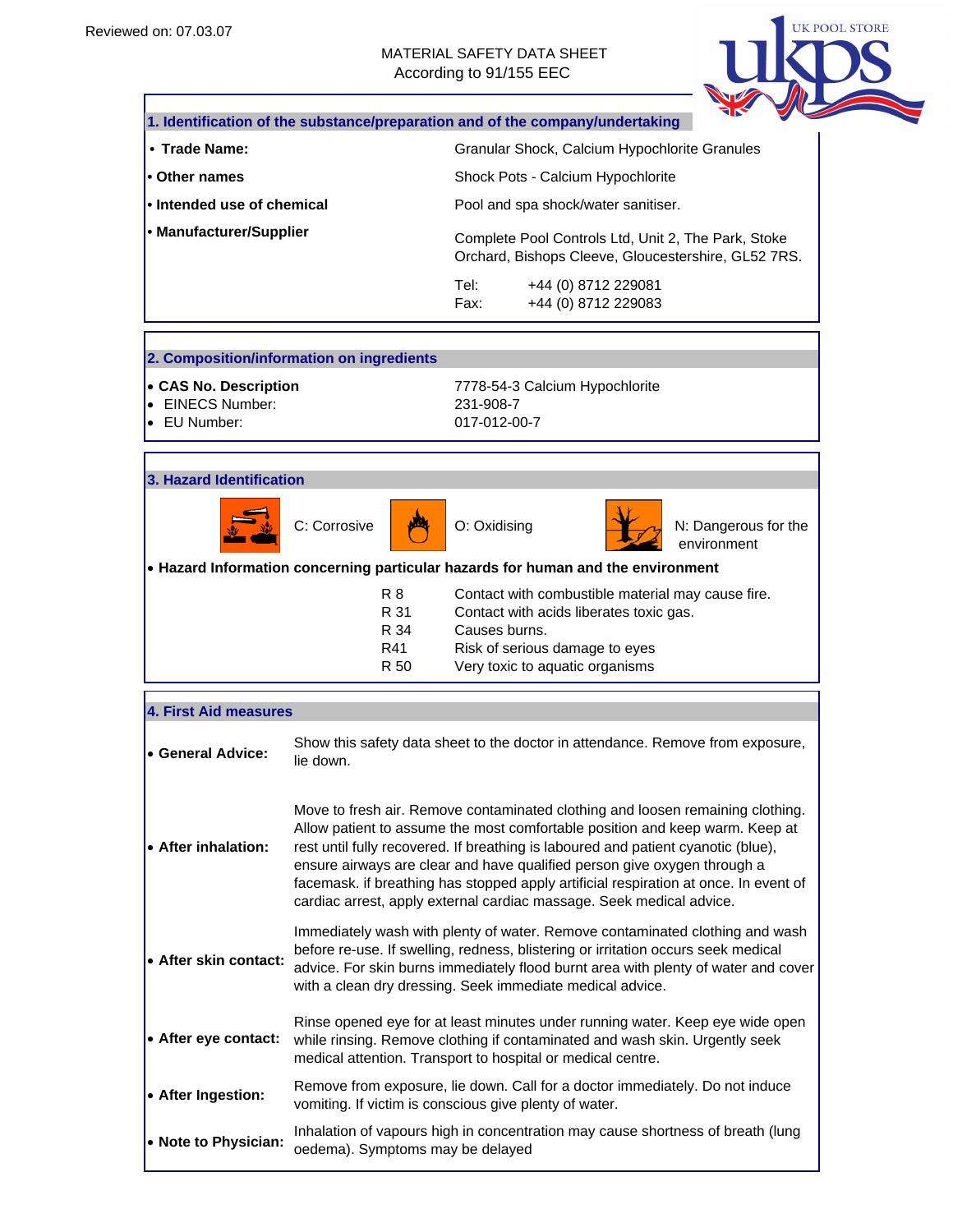'n

٦

٦

# **Trade Name: Granular Shock**

| 5. Fire fighting measures              |                                                                                                                |
|----------------------------------------|----------------------------------------------------------------------------------------------------------------|
| $\bullet$ Special extinguishing media: | Water spray or for (large quantites necessary)                                                                 |
| • Special exposure hazards in fire:    | Powerful oxidising agent. Decomposes in contact with<br>water evolving toxic chlorine gas.                     |
| • Special protective equipment:        | Wear self-contained breathing apparatus and full<br>protective clothing to prevent contact with skin and eyes. |

| 6. Accidental release Measures |                                                                                                                                                                                                                                                                                                                                                                                                                                                                                                                                                                                                                                                                               |
|--------------------------------|-------------------------------------------------------------------------------------------------------------------------------------------------------------------------------------------------------------------------------------------------------------------------------------------------------------------------------------------------------------------------------------------------------------------------------------------------------------------------------------------------------------------------------------------------------------------------------------------------------------------------------------------------------------------------------|
| • Personal Protection          | Wear protective equipment. Keep unprotected persons away.                                                                                                                                                                                                                                                                                                                                                                                                                                                                                                                                                                                                                     |
| • Methods for cleaning:        | Sweep up, avoiding generation of dust, then immediately spread as<br>a thin layer in an uncontaminated, dry open area, to avoid the<br>possibility of hot spots forming. Gradually hose to drain ensuring<br>large dilution. DO NOT store or transport swept up material. DO<br>NOT return spilled material to original container. Do not add dmall<br>amount of water to material. Where a spill has occured in a confined<br>space or an unventilated building and the material is damp and<br>evolving chlorine, the rate of chlorine evolution can be reduced by<br>covering the thinly spread solid with soda ash. For large spills notify<br><b>Emergency Services.</b> |

| 7. Handling and storage |                                                                                                                                                                                                                                                                                                                                                                            |
|-------------------------|----------------------------------------------------------------------------------------------------------------------------------------------------------------------------------------------------------------------------------------------------------------------------------------------------------------------------------------------------------------------------|
| • Storage               | Store in dry cool place, and out of direct sunlight. Store away from<br>combustable materials, foodstuffs, and source of heat. Keep dry,<br>reacts with water; may lead to drum rupture. Keep containers closed<br>at all times - check regularly for spills. Ensure that pallets are clean<br>and free from oil. DO NOT return spilled material to original<br>container. |

| 8. Exposure control/personal protection                                                      |                                                                            |  |
|----------------------------------------------------------------------------------------------|----------------------------------------------------------------------------|--|
| • Exposure control limits and<br>source:                                                     | No exposure limit established<br>$\circ$                                   |  |
| <b>• Respiratory Protection</b>                                                              | Where dust emissions are possible, respiratory protection must be<br>used. |  |
| <b>E</b> Hand Protection                                                                     | Wear suitable chemical resistant gloves                                    |  |
| <b>Eve Protection</b> ●                                                                      | Wear appropriate safety goggles                                            |  |
| Avoid prolonged contact with skin by wearing appropriate clothing.<br><b>Skin Protection</b> |                                                                            |  |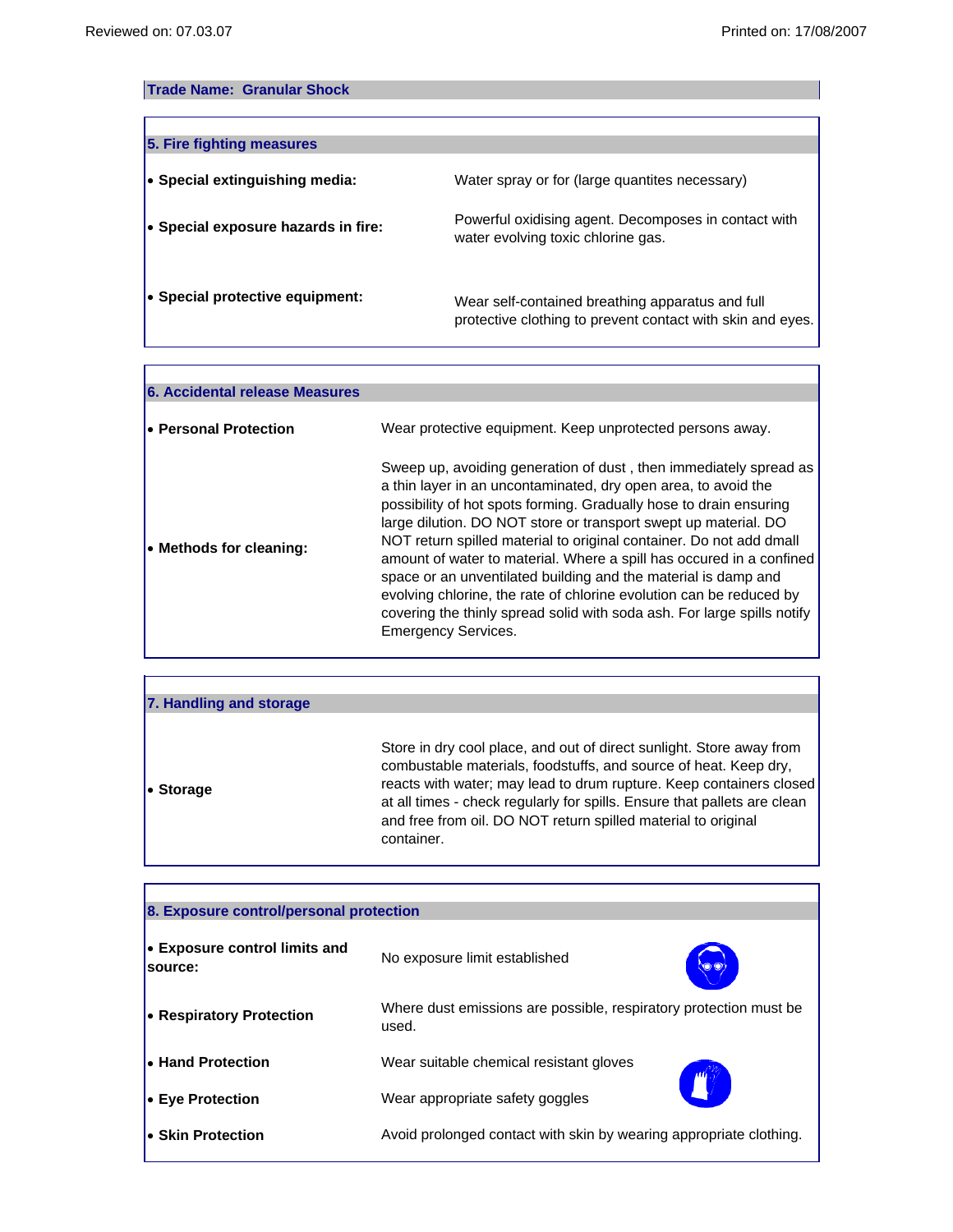### **Trade Name: Granular Shock**

| 9. Physical and chemical properties |                                                                                           |  |
|-------------------------------------|-------------------------------------------------------------------------------------------|--|
| $\bullet$ Appearance at 20oC        | <b>White Powder</b>                                                                       |  |
| l• Odour                            | Chlorinous                                                                                |  |
| $\bullet$ Specific gravity at 20oC  | $2.1$ g/cm <sup>3</sup>                                                                   |  |
| $\bullet$ pH (conc)                 | 11.5                                                                                      |  |
| • Melting Point                     | $100^{\circ}$ C                                                                           |  |
|                                     | $\bullet$ Flammability (solid, gaseous) Contact with combustible material may cause fire. |  |
| l• Flash Point                      | Not applicable.                                                                           |  |
| • Decomposition temperature         | $180^{\circ}$ C                                                                           |  |
| • Solubility in water               | 217 g/l                                                                                   |  |

| 10. Stability and reactivity |                                                                                                                                                                                                                                                                                                            |
|------------------------------|------------------------------------------------------------------------------------------------------------------------------------------------------------------------------------------------------------------------------------------------------------------------------------------------------------|
| $\bullet$ Stability:         | Oxidising agent. Will react with organic materials. Can readily ignite<br>combustible materials. Decomposition can be rapid and violent upon<br>contacy with incompatable materials and on heating. Decomposes<br>in water evolving chlorine gas. Corrosive to most metals in the<br>presence of moisture. |
|                              |                                                                                                                                                                                                                                                                                                            |

| 11. Toxilogical Information |                                                                                                                                                                                                                                                                                                                                                              |
|-----------------------------|--------------------------------------------------------------------------------------------------------------------------------------------------------------------------------------------------------------------------------------------------------------------------------------------------------------------------------------------------------------|
| • Ingestion                 | Swallowing will lead to a strong caustic effect on mouth and throat<br>and to the danger of perforation of oesophagus and stomach. Large<br>doses may be fatal.                                                                                                                                                                                              |
| $\bullet$ Skin              | Contact with skin will result in severe irritation. Corrosive to skin -<br>may cause skin burns.                                                                                                                                                                                                                                                             |
| $\bullet$ Eyes              | A severe eye irritant. Contamination of the eyes can result in<br>permanent injury. Corrosive to eyes; contact can cause corneal<br>burns.                                                                                                                                                                                                                   |
| • Inhalation                | Dusts and chlorine (decomposition product) are corrosive to the<br>respiratory tract Confusion, pulmonary odema and collapse can<br>result. Chlorine, evolved from decomposition when wet, is a severe<br>respiratory irritant, corrosive and highly toxic. Delayed effects can<br>include shortness of breath, headache, pulmonary oedema and<br>pneumonia. |
| • Toxicity                  | 7778-54-3 calcium hypochlorite<br>Oral LD50 850 mg/kg (rat)                                                                                                                                                                                                                                                                                                  |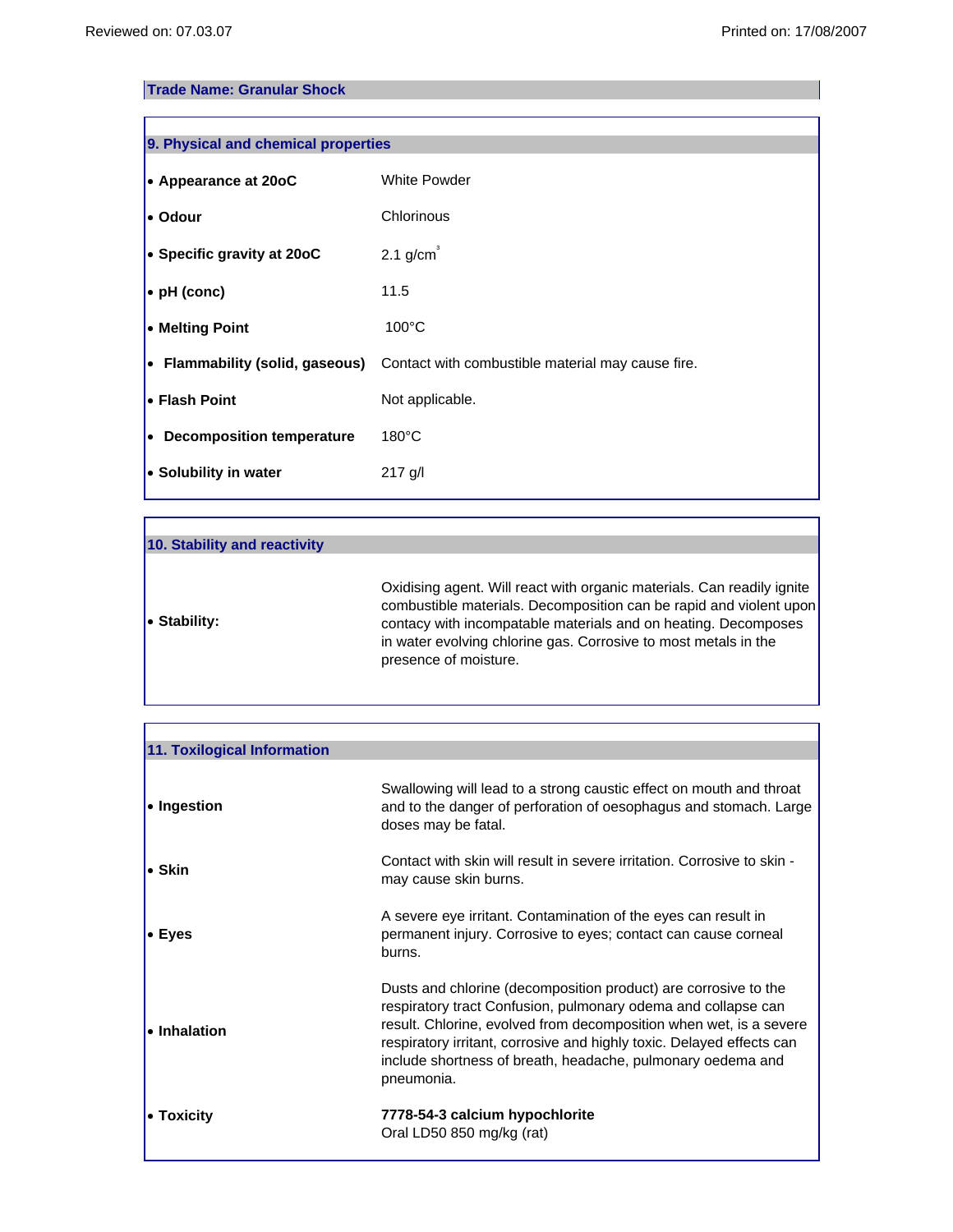ſ

Г

1

# **Trade Name: Granular Shock**

| 12. Ecological Information      |                                                                                                         |
|---------------------------------|---------------------------------------------------------------------------------------------------------|
| • Mobility                      | Very toxic for fish                                                                                     |
| • Persistence and degradability | Do not allow product to reach ground water, water course or sewage<br>system, even in small quantities. |

| 13. Disposal Considerations |                                                                                                        |
|-----------------------------|--------------------------------------------------------------------------------------------------------|
| • Substance                 | Must not be disposed together with household garbage. Wash to<br>drain with large quantities of water. |
| l• Container                | Disposal must be made according to official regulations                                                |

| <b>14. Transport Information</b> |                                      |  |
|----------------------------------|--------------------------------------|--|
| $\bullet$ UNNo                   | <b>UN2880</b>                        |  |
| • Proper shipping name           | Calcium Hypochlorite hydrated        |  |
| <b>• Class/division</b>          | 5.1 Oxidising Agent                  |  |
| • Packing group                  | П                                    |  |
| Hazard I D No                    | 50                                   |  |
| $\bullet$ EAC                    | 2                                    |  |
| l• Pollutant                     | May be considered a marine pollutant |  |

| 15. Regulatory information |                       |                                                                                                           |
|----------------------------|-----------------------|-----------------------------------------------------------------------------------------------------------|
|                            |                       |                                                                                                           |
| • Product Name             | Calcium Hypochlorite  |                                                                                                           |
|                            | Corrosive, Oxidising, |                                                                                                           |
| • Symbol                   |                       |                                                                                                           |
| • Indications of danger    |                       |                                                                                                           |
| $\bullet$ Risk phrases     | R 8<br>R 22           | Contact with combustible material may cause fire.<br>Harmful if swallowed                                 |
|                            | R 31                  | Contact with acids liberates toxic gas.                                                                   |
|                            | R 34                  | Causes burns.                                                                                             |
|                            |                       |                                                                                                           |
| • Safety phrases           | S1/2                  | Keep locked up and out of the reach of children.<br>In case of contact with eyes, rinse immediately with  |
|                            | S26                   | plenty of water and seek medical advice.<br>Wear suitable protective clothing, gloves and eye/face        |
|                            |                       | S36/37/39 protection.<br>In case of accident or if you feel unwell, seek medical                          |
|                            | S45                   | advice immediately (show the label where possible).<br>Avoid release to the environment. Refer to special |
|                            | S61                   | instructions/safety data sheets                                                                           |